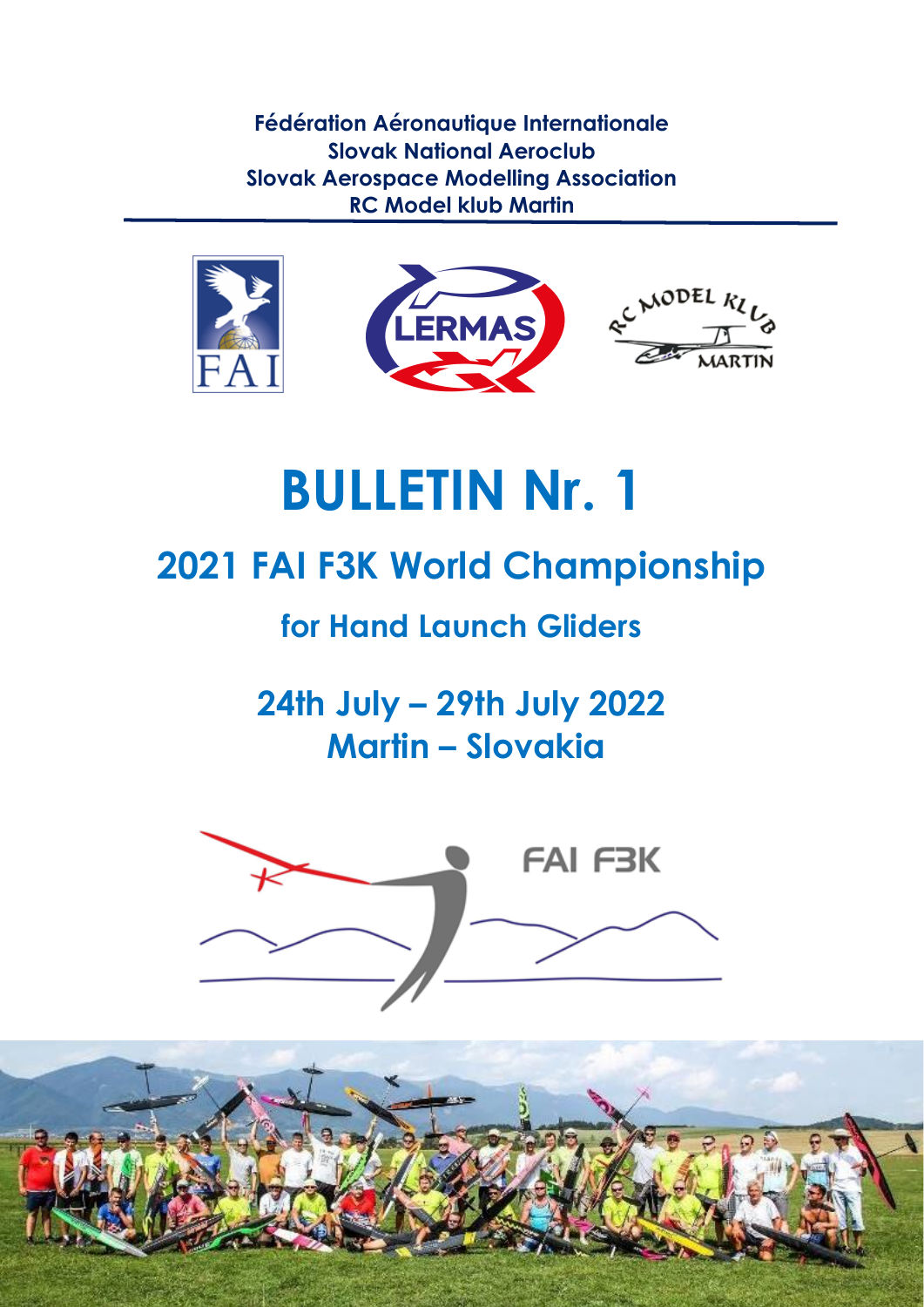#### **ORGANISER:**

SLOVAK NATIONAL AEROCLUB SLOVAK AEROSPACE MODELLING ASSOCIATION RC MODEL KLUB MARTIN

#### **DATE OF CONTEST:**

24th July – 29th July 2022

#### **DATE OF CONFIRMATION:**

#### **Due to the ongoing COVID-19 pandemic, the organization of the Championship will be officially confirmed until 31th of May 2021.**

#### **PLACE OF CONTEST:**

Martin (GPS coordinates: 49°03'41.8"N 18°55'10.0"E) is situated in Zilina region in the northern part of Turiec Valley (Turčianska kotlina) in the catchment area of the Turiec River. The whole territory spreads over hills, valleys and east slopes of Small Fatra (Mala Fatra). Turiec is the crossroad and railway communications which connect East with West and North with South of the Slovak country.

In the Tomcany, the quarter of town Martin, there is a sport airport, which provides scenic flights as well as Aero Taxi. Air connection is possible thanks to regular flights from a small airport in Zilina (25km), Sliac (85km), Poprad (120km), Bratislava (233km), Kosice (240km). International airports are situated in Bratislava, Kosice and Poprad, nearest foreign airport is situated in Schwechat (Austria) about 300km from Martin.

The public roads are also very important for international transport, the main road is I/18 (E75, E50) Bratislava – Zilina – Martin – Poprad – Kosice.

#### **WEATHER CONDITIONS (CLIMATE):**

Thanks to long-term experience of organizing of the World Cup and serial competitions of the Slovakia Championship in F3K class., we can guarantee to a great extent that the weather at the end of July and beginning of August will be nice, temperature about 25 ˚C - 35˚C.

#### **RULES:**

The championship(s) will be run according to:

FAI Sporting Code Section 4 Aeromodelling CIAM General Rules Volume 2022 Edition FAI Sporting Code Section 4 Aeromodelling Volume F3 Soaring 2022 Edition FAI General Section and FAI Code of Ethics

#### **LICENCES:**

Valid FAI Sporting Licences for the year 2022 http://www.fai.org/about-fai/fai-sporting-licences

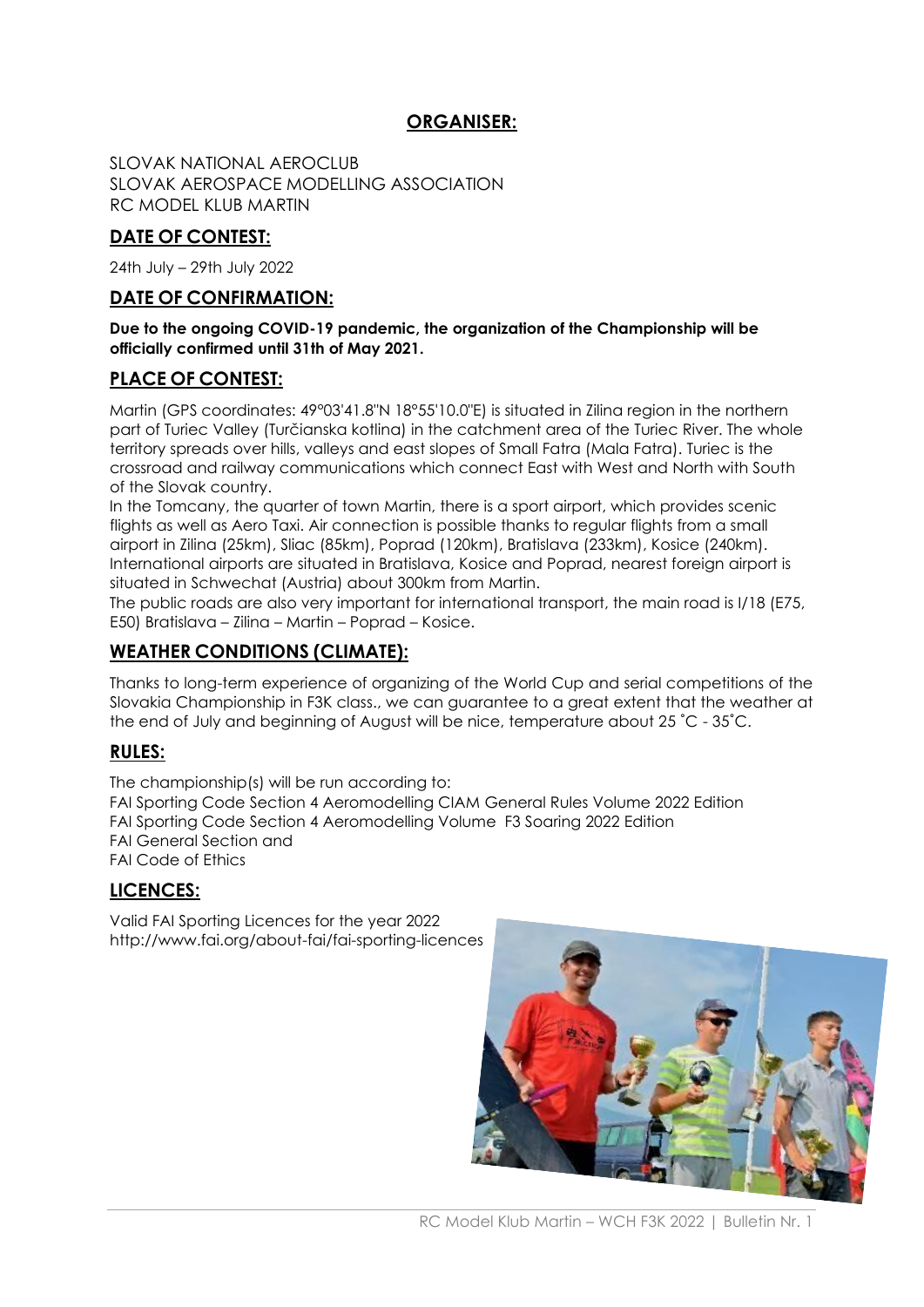

#### **TROPHIES AND AWARDS:**

There will be an overall individual classification, one classification for juniors, one classification for females and a team classification. The winners (first, second and third) of the classification will be awarded with FAI medals, diplomas and organizers´ trophies, teams also with the one junior, one female and the Team manager. The best female or junior, earns the title of Female or Junior World Champion if females or juniors, from at least four different nations participate in the given class.

Additionally, FAI perpetual trophies will be awarded:

- Model Flying New Zealand for individual winner and
- Model Flying New Zealand Team trophy for the winning national team.

#### **ANTI-DOPING**

In case a competitor has to take any of the substances listed on the 2022 WADA Prohibited List for medical treatment he/she must bear a Therapeutic Use Exemption from the FAI, applied for no later than 21 days before the event.

#### **ALLOWED FREQUENCIES**

35 MHz, 40 MHz, 2.4 GHz. Organiser strongly recommends 2,4 GHz.

#### **PROTEST**

Protest fee is 50 EUR. Protests are processed according to the FAI Sporting Code.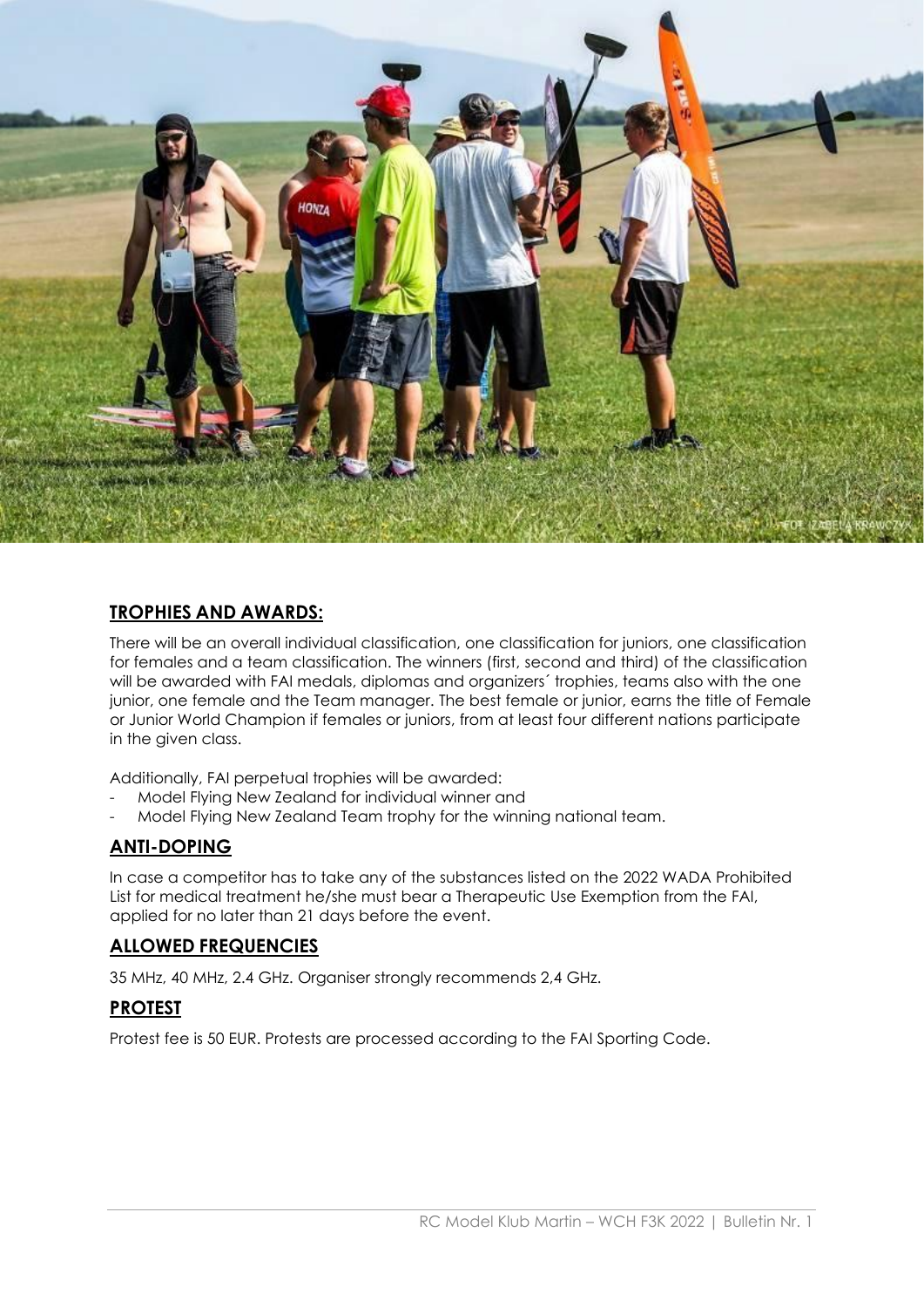#### **HOME PAGE:**

<http://www.rcmklub.sk/>

<https://www.facebook.com/rcmklub>

During the championship, the web page will be actualized daily, so all actual information and results will be available.

#### **PUBLICITY:**

The local television team will be invited, to make the event known to public

#### **NATIONAL TEAM:**

Each member of the FAI-CIAM may enter a team consisting of:

- team manager
- maximum 4 competitors if at least one is a female, the best three make the Team classification
- the reigning senior World Champion according to the FAI Sporting Code
- the reigning junior World Champion according to the FAI Sporting Code

#### **F.A.I. JURY:**

- 1. Tomáš BARTOVSKY Czech Republic President of the Jury
- 2. Peter FEIGL Germany 1st member of Jury
- 3. Dr. Andras Reé Hungary 2nd member of Jury
- 
- 4. Ľubomír Krupár Slovakia Reserve jury
- 5. Volodimir Gavrilko Ukraine Reserve jury
- **CONTEST DIRECTOR**

Miroslav Majerčík (SVK) Reserve: Martina Kožuchová (SVK)

#### **OFFICIAL LANGUAGE:**

English and Slovak

#### **VISA REQUIREMENTS:**

Slovakia is member of the European Union and the Schengen area. For visa requirements check: [https://www.mzv.sk/web/en/consular\\_info/visa](https://www.mzv.sk/web/en/consular_info/visa)

#### **COVID-19 INFO:**

**Official information page with current measures, registration for incoming foreigners and request for test:** <https://korona.gov.sk/en/>

Foreign ministry web page:<https://www.mzv.sk/web/en/covid-19>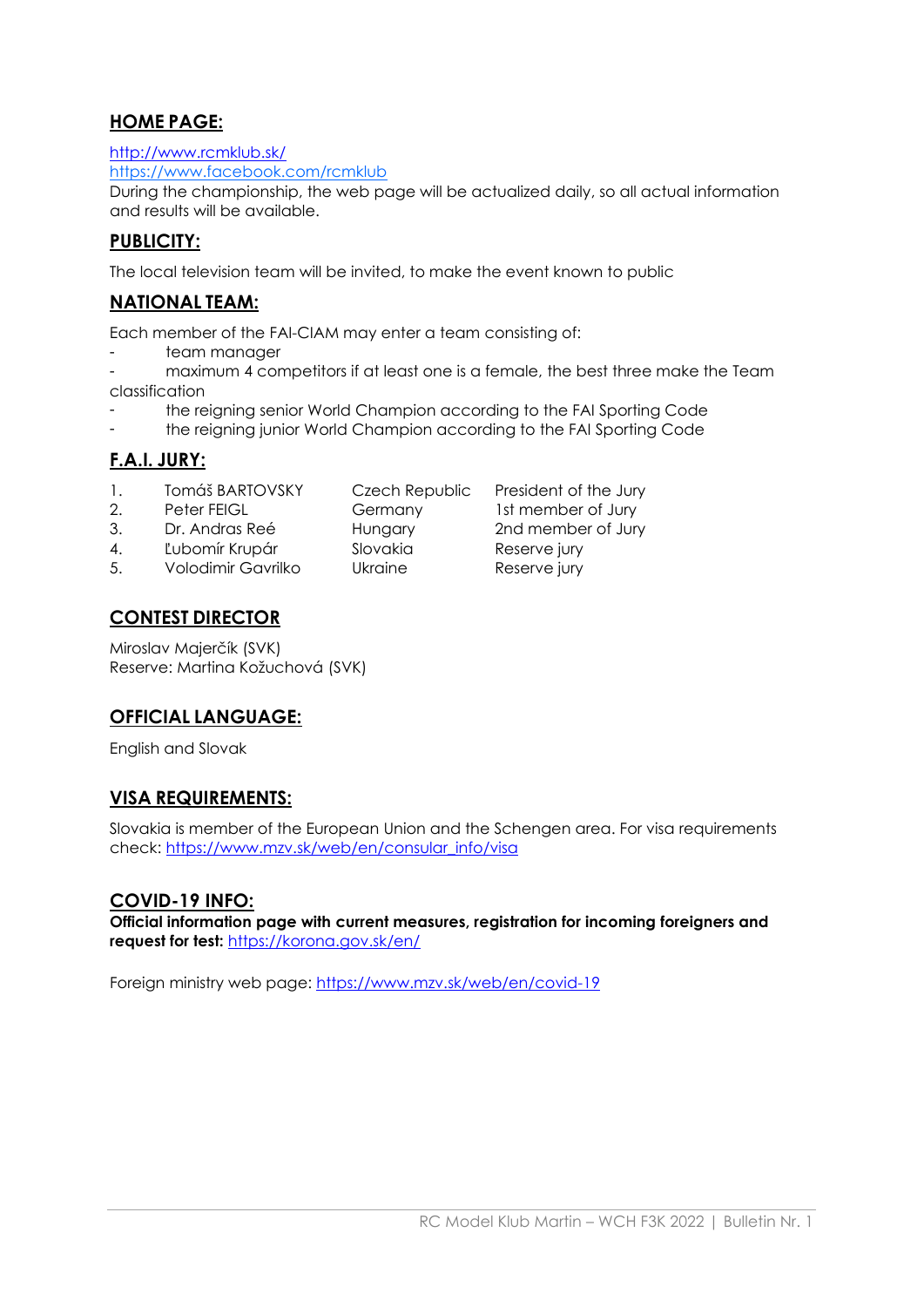### **TIME SCHEDULE:**

| 29.07.2022 - Friday<br>30.07.2022 - Saturday | <b>BANQUET</b> , prize awarding ceremony, banquet<br><b>RESERVE DAY WCH</b> , prize awarding ceremony, (banquet) |  |
|----------------------------------------------|------------------------------------------------------------------------------------------------------------------|--|
| $9.00 - 19.00$                               | contest                                                                                                          |  |
| <b>Tuesday - Friday</b>                      |                                                                                                                  |  |
| 26.07.2022 - 29.07.2022                      | <b>WORLD CHAMPIONSHIP F3K FOR SENIORS AND JUNIORS</b>                                                            |  |
| 14.00 - 20.00                                | model processing, opening ceremony, technical meeting                                                            |  |
| $9.00 - 13.00$                               | presentation for WCH, accommodation WCH, training                                                                |  |
| 25.07.2022 - Monday                          | WORLD CHAMPIONSHIP F3K FOR SENIORS AND JUNIORS                                                                   |  |
| $10.00 - 19.00$                              | presentation for WCH, accommodation WCH                                                                          |  |
| $9.00 - 19.00$                               | contest                                                                                                          |  |
| 24.07.2022 - Sunday                          | <b>WORLD CUP "MARTIN CUP F3K"</b>                                                                                |  |
| $9.00 - 19.00$                               | contest                                                                                                          |  |
| $7.00 - 8.00$                                | Presentation World Cup                                                                                           |  |
| 23.07.2022 - Saturday                        | <b>WORLD CUP "MARTIN CUP F3K"</b>                                                                                |  |
| $12.00 - 19.00$                              | Presentation for World Cup                                                                                       |  |
| 22.07.2022 - Friday                          | <b>TRAINING WORLD CUP, WCH</b>                                                                                   |  |

**31.07.2022 – Sunday Departure**

#### **FEES:**

300 EUR senior competitor, TM 250 EUR junior competitor 50 EUR supporter, helper 50 EUR senior World Cup "MARTIN CUP F3K" 25 EUR junior World Cup "MARTIN CUP F3K"

#### **BANQUET:**

30 EUR / person Meals and drinks are included in price.

#### **INSURANCE:**

The organiser will provide third party insurance in accordance with paragraph B.8.9 of Volume ABR of the FAI Sporting Code only. Any other type of insurance should be covered by the participants. Citizens from EU must bring EC-111 health insurance certificate. Non EU citizens must provide own insurance and a copy must be enclosed to the final entry.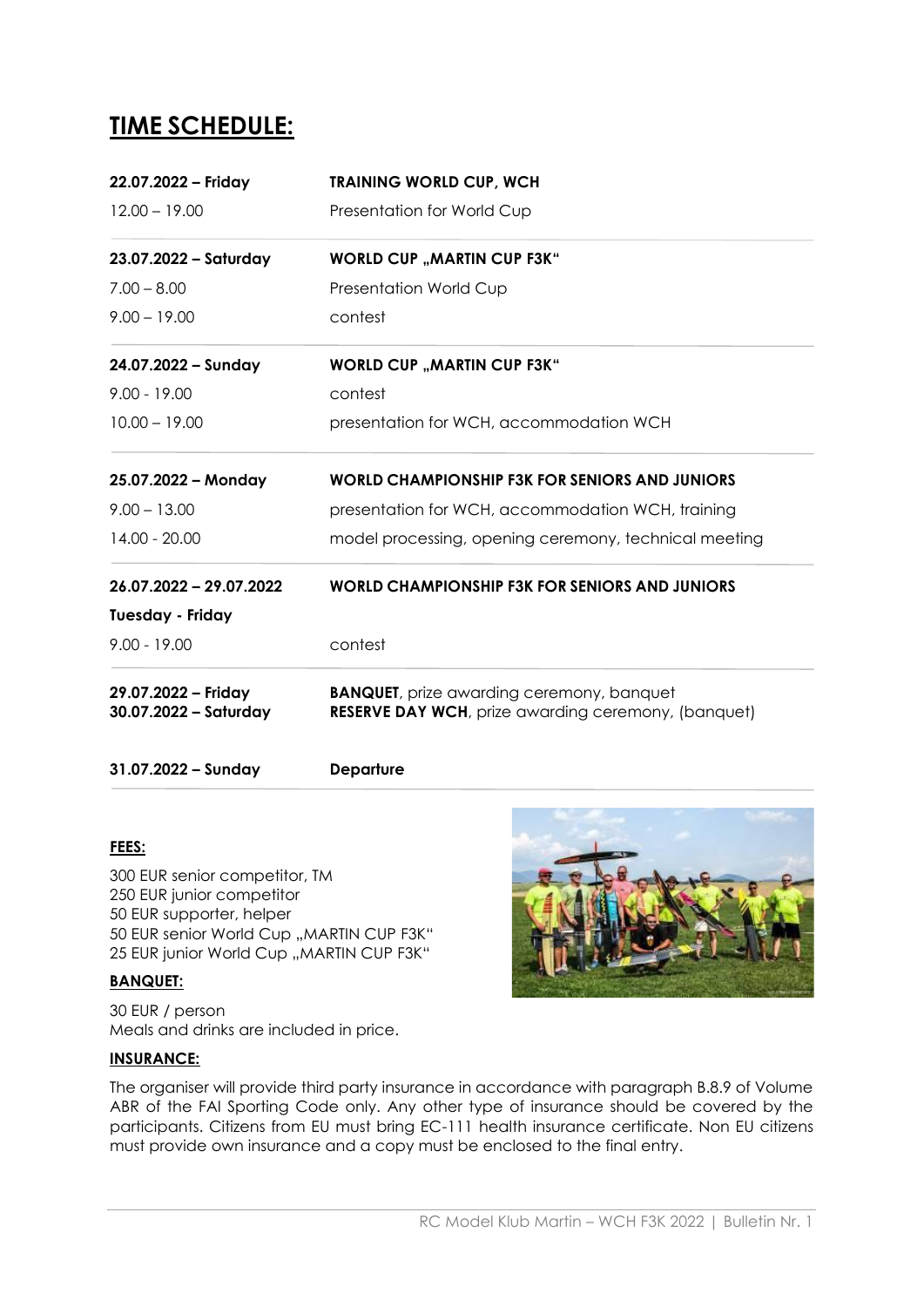#### **BOARD AND LODGING:**

We kindly ask all participants to order their accommodation individually.

We only take reservations for the camping site on the email: [rcmodelklub@gmail.com](mailto:rcmodelklub@gmail.com)

#### **Airport Camping**

Camping in tent, caravan - 12 EUR / person / day Electricity (240V), toilets, showers provided

#### **Hotels & Pensions nearby**

| Hotel Golden Eagle ****        | www.goldeneagle.sk          |
|--------------------------------|-----------------------------|
| Business Hotel ASTRUM LAUS *** | www.astrumlaus.sk           |
| Hotel DASTAN ***               | www.hoteldastan.sk          |
| Hotel LEV ***                  | www.hotellev.sk             |
| Levi Dom Residence Hotel **    | www.levidom.sk              |
| Apartments on Basta            | www.apartmanynabaste.sk     |
| Koliba u Sidla                 | http://www.kolibausidla.sk/ |

Average price for hotels is 50 €/1 night/1 person Average price for pensions 35 €/1 night/1 person

#### **Meals**

Lunch will be provided every day at the airfield in hangars via catering service. **The price is 8€ / lunch / person.**

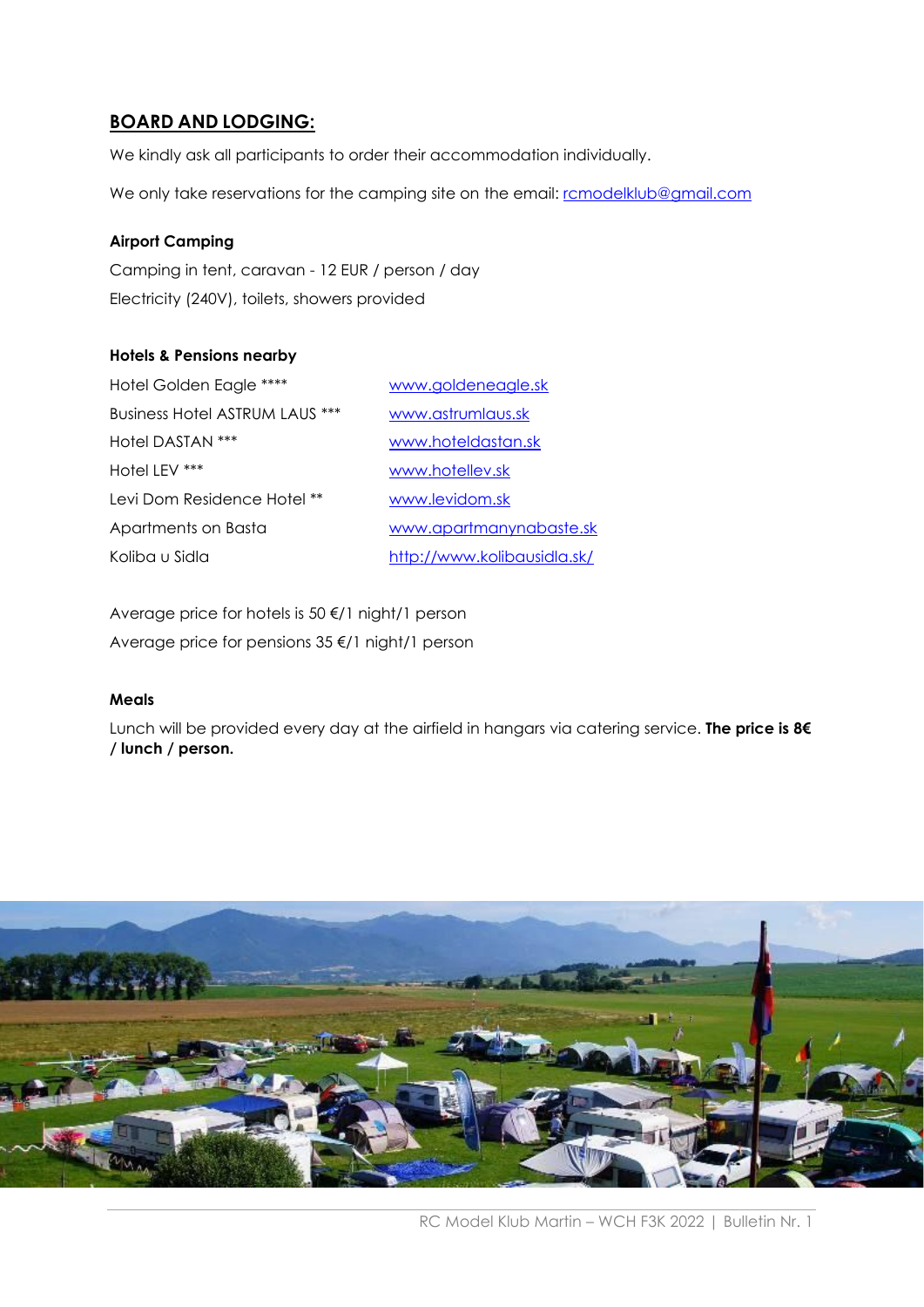**Preliminary Entry Forms and Entry FEE for the WCH:**

**Preliminary Entry Form (see attachment) has to be sent before April 30th, 2022** to: **via e-mail:** rcmodelklub@gmail.com

**or filled at website:** [www.rcmklub.sk](http://www.rcmklub.sk/)

**or facebook:** <https://www.facebook.com/rcmklub>

**Due to the ongoing COVID-19 pandemic, the organization of the Championship will be officially confirmed until 31th of May 2022.** 

**Please do not send the payment before the Championship is officially confirmed! Entry fee is payable before June 30th, 2022 to the bank account:**

UniCredit Bank Czech Republic and Slovakia, a.s. Sancova 1/A 813 33 Bratislava SLOVAKIA

Account number

#### **IBAN: SK86 1111 0000 0015 3484 4018**

SWIFT Code (BIC): UNCRSKBX VARIABILE Symbol: WCH F3K 2021

All transaction charges are paid by sender.

Later payments will be subjected to a fine, as follows: 1 July - 30 July, 10% fine 1 August - 8 August, 15% fine